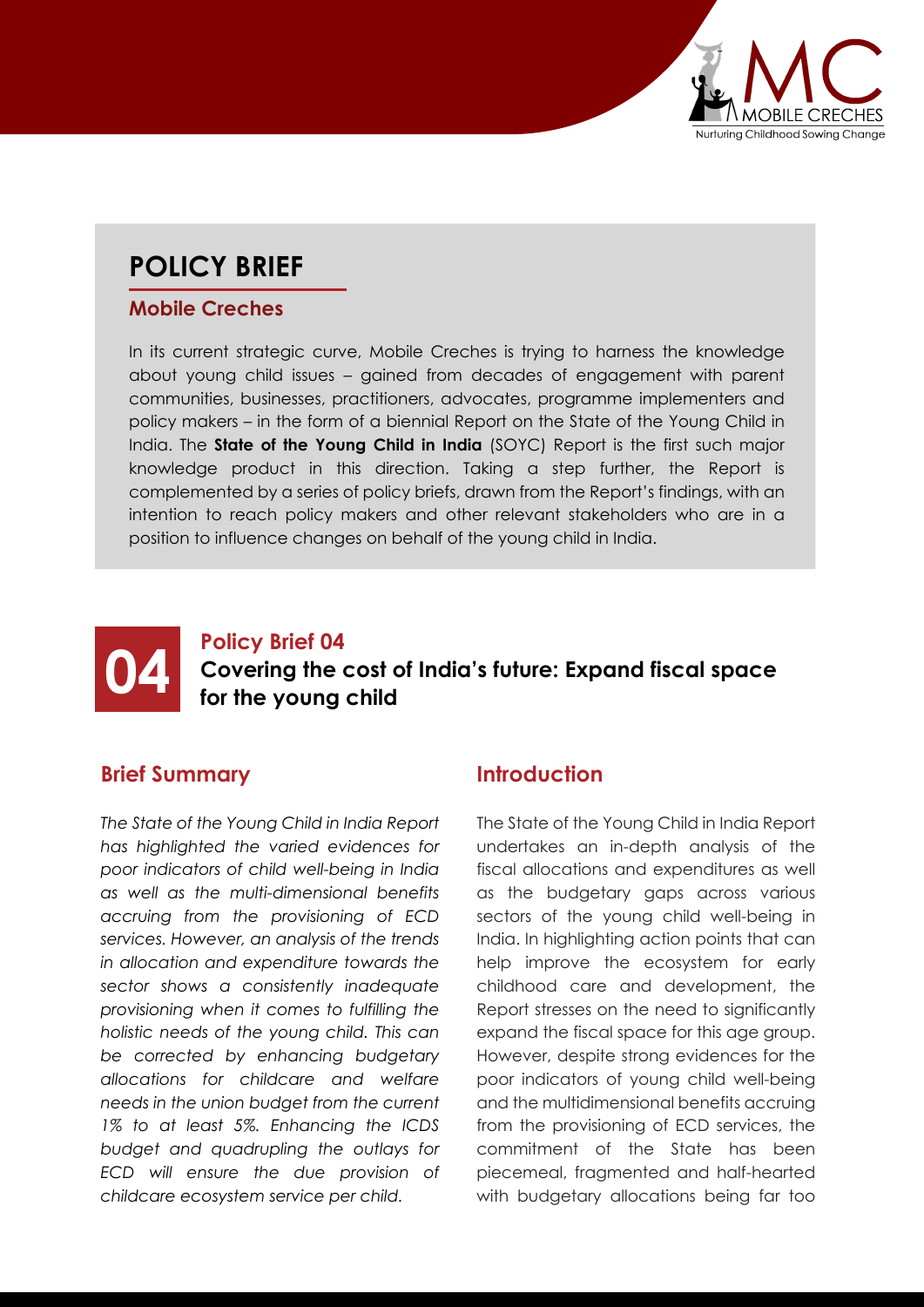

inadequate to meet the holistic needs of this vulnerable age group. The budgetary allocation and expenditure is consistently inadequate when it comes to financial resources for interventions in the interests of the young child as well as underutilization of allocated resources. India's flagship programme, the ICDS, received INR 275.8 billion, i.e., 94.50% of the total budget of MWCD in 2019–20, but a meagre 1.05% of the total Union Budget. Such allocations are clearly not in line with the needs of the sector.

This Policy Brief highlights the inconsistencies in both budgetary allocations and expenditure across ministries and schemes on children under six years of age. Poor performing states on socio-economic indicators, as noted in the indexing exercise in the SOYC Report, are also seen to perform poorly on varied indicators of child development and need better investment to catch up with regions that perform well. The significance and role of the multi-sectoral State investment vis-à-vis the young child in India comes across the SOYC Report and the policy briefs in this series as an overarching highlight. This Brief recommends that the child budget should be increased to 1.25 trillion INR annually (20% of the social sector outlay) for a healthy childcare ecosystem. One of the overarching recommendations that has emerged from the SOYC Report is to enhance social sector budgets from the current 2.6% to at least 4% of the Gross Domestic Product. This can ensure improvements in quality and access of services for child well-being, cognitive development and care and protection.

### **Transformation of Childcare Ecosystem: Increasing Budgetary Allocations**

Various studies have noted the lasting impact of high quality early childhood care and education on developmental outcomes.i The investment in a childcare ecosystem comprising nutrition, education, healthcare and protection, is the right of every child. Such investment has the potential to bring multiple benefits. At the individual level, it is known to positively influence the developmental outcomes of a child by high quality interventions in the early years when brain development is at its peak. It also brings benefits to the family, especially the mother who can pursue economic activities and not be bogged down by a triple burden, thus increasing female participation in the workforce. This can also bring in more economic stability to the family at large.

At the level of the larger society, early childhood development is known to reduce the level of crimes and can drastically reduce the need for high investment in sectors like law and order, healthcare costs owing to chronic illnesses, early parenthood etc. Children who undergo good quality ECD programmes are known to have better chances at employment, therefore, can contribute positively to the economy and human development of the country.

A study in 73 countries found higher future wages of 6.4\$ to 17.6\$ for every dollar invested in increasing pre-school enrolment.<sup>ii</sup> Another research by UNICEF and Save the Children in 2003 showed significant improvements in grade promotion, repetition and dropout rates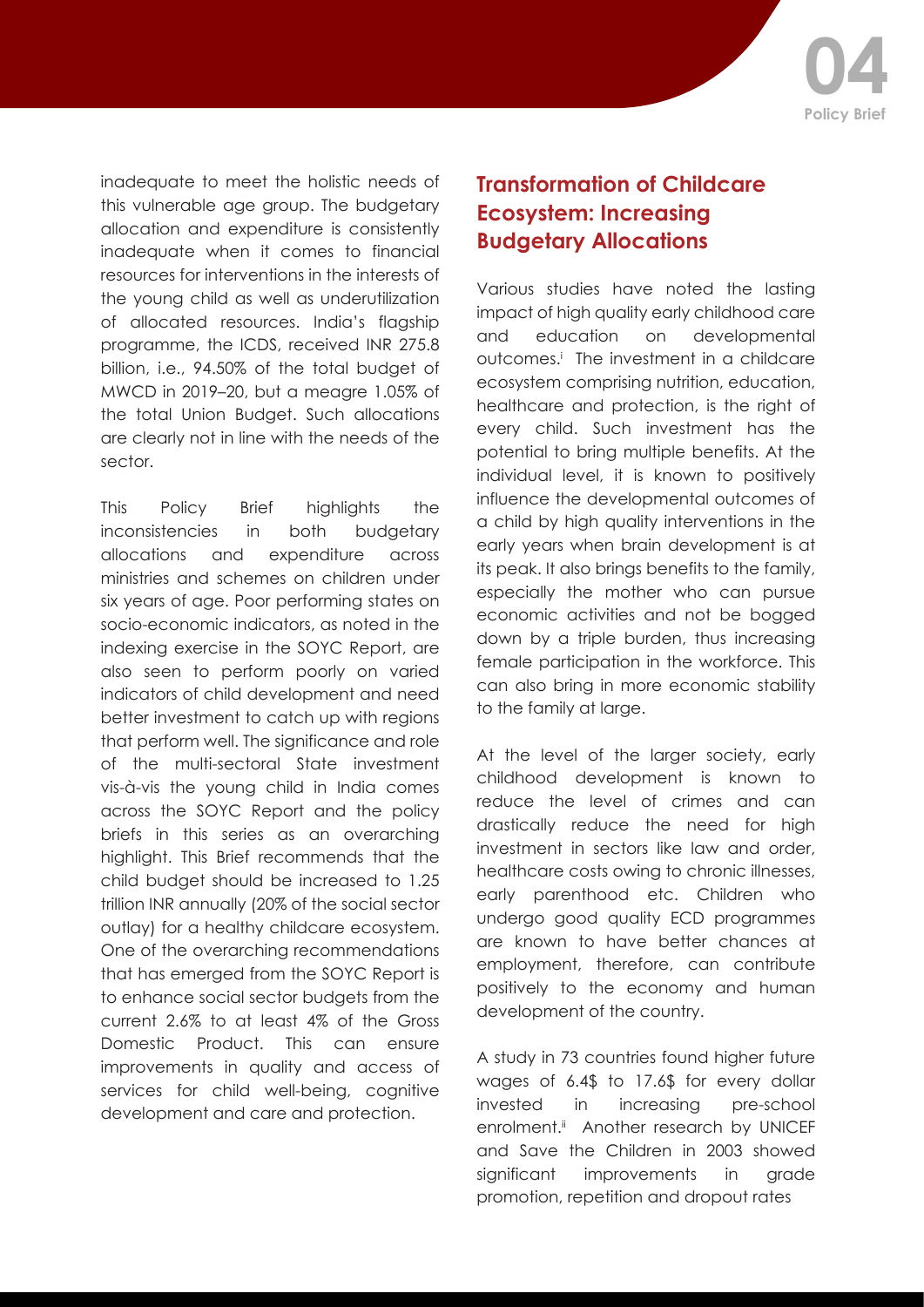during primary education, gains that were attributed to the ECD programmes and their school readiness impact.<sup>iii</sup> Further, as part of quality ECD, better investment and remuneration of childcare workforce can also go a long way in fostering a more stable, skilled, and professionalized cadre to look into the holistic needs of the young child.iv

State intervention through investments in ECD can create a level playing field for all children and especially the marginalized sections who are often left out of the ambit of various services owing to issues of inaccessibility and disadvantage. Otherwise the gaps in learning abilities and subsequent outcomes that emerge between various categories of children are difficult to close on later in life. A progressive State, committed to the well-being of all its citizens, therefore needs to invest in all sectors of the childcare ecosystem, as a right of the child and the responsibility of the State in being the primary duty holder for the same and minimizing developmental inequities.

## **Inadequate Allocations, Underutilization and Poor Data Availability: Mapping the Gaps**

The analysis of fiscal allocation across various sectors of the young child well-being under relevant ministries both at the central and the state level, undertaken in detail in the SOYC Report, notes that there are inadequate allocations across schemes and low budgetary expenditures for supplementary nutrition, healthcare, ECCE, and childcare and protection. The per child expenditure in India, shown to be 1,723 INR in 2018-19, is low and does not reach the entire eligible population. This

analysis has also been severely hampered owing to lack of publicly available, credible and disaggregated data on financial allocations across states in various sectors.<sup>v</sup>

The Ministry of Women and Child Development was allocated INR 296.6 billion (1.05%) from the Union budget in 2018-19 which is 0.19 percent of India's GDP. Even though there has been an increasing trend in expenditure, the overall MWCD budget remains grossly inadequate to cater to the needs of young children. Of the 158.8 million children under 6 years of age, ICDS covers 71.9 million children, with allocations having decreased in core areas of spending. The social sector spending as a percentage of national GDP has remained flat at around 2.60% of GDP over the period 2014–2015 to 2019–2020.

The trends show increased allocation towards nutrition and education but under-allocation towards Reproductive and Child Health, National Creche Scheme, as well as ICPS during the same time period. The budget under Samagra Shiksha Abhiyan increased to INR 329,980 million in 2018–2019 and there was also significant allocation towards the National ECCE programme from INR 2319.574 million in 2014-15 to INR 4059.489 million in 2017-18. The budget for RCH decreased from INR 68,122.5 million in 2013-14 t to INR 59,666.0 million in 2017-18 even as it had increased to INR 73,741.9 in 2014-15. The analysis also shows an average under-utilisation of 41.70% of the approved budget under State Programme Implementation Plans, indicating the lack of adequate focus on reproductive and child health among the states.

At the sub-national level, most of the states,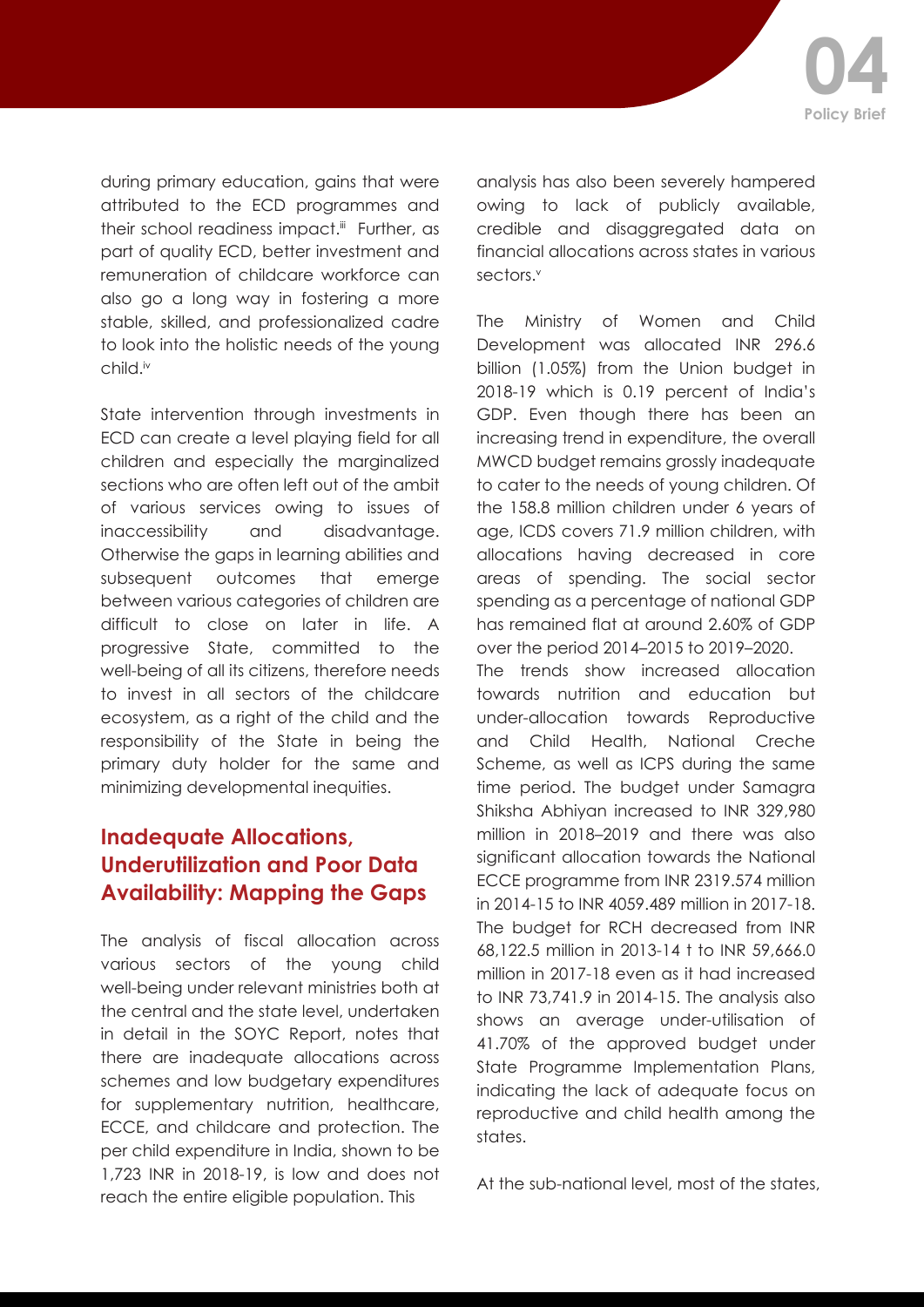

especially those with high rates of malnutrition, have demonstrated low fiscal priority in terms of poor management capability in spending the allocated money from the Centre. States like Bihar and Rajasthan, which perform poorly in both Young Child Outcomes Index as well as the Young Child Environment Index, are also states showing the least utilisation capacity, whereas states like Karnataka also add a substantial budget to the total spending. Analysis of state budget documents shows that in the year 2017–2018, based on budget estimates, only NCT Delhi and Chhattisgarh spent more than 50% of their total disbursement on social sector.

For families to be enabled in childcare, especially where multiple factors hamper their role, it is important for the State to not burden them but increase budgetary investments in the spending per child in India. Social sector spending must be increased to 4% of GDP and the ICDS must assume universal application of the services under the umbrella, and therefore will need to double its spending to cater to both the revised norms for per child spending and for PALM beneficiaries and to account for universal application.

India's GDP is estimated to be INR 1,500 billion within which the central government's total budgetary outlay is INR 220 billion. INR 60 billion would be required for about 4% of GDP for the social sector requiring an enhancement of the outlay to 25% from the present level of around 14%–16%. This will redress the long decades of neglect of the social sector. As part of this social sector outlay, the child budget of INR 12.5 billion annually would amount to 20 percent to adequately address the

funding gaps including the professionalization of childcare services.

#### **Policy Recommendations**

The inter-connectedness of various sectors including health, education, water supply and sanitation, poverty and rural employment, to positively impact developmental outcomes for the young child necessitate that social sector budgets be enhanced immediately to at least 4% of the GDP. Childcare and welfare must get enhanced from the present 1% to at least 5% to enable an extension of the current nutritional and financial norm per child to the entire under 6 years' age group population in every state.

• A national benchmark, which can be emulated by states, in terms of minimum allocation for providing 'childcare ecosystem service' per child must be developed and this should be the level of expenditure that the states must annually reach through an aggregation of all available resources for the under six age group. This will mean enhancing the budget of ICDS from INR 276 billion to INR 800 billion at least. The child budget of INR 1.25 trillion annually (20 percent of the social sector outlay), would be required to provide a childcare ecosystem service per child.

The SOYC report has highlighted the very poor young child performance indicators. The enhanced outlays are aimed to fill specific budgetary gaps in the childcare system that would lead to improved outcomes. These would include expenditures on capacity development, ECCE, nutrition, professionalization of childcare workers, community education